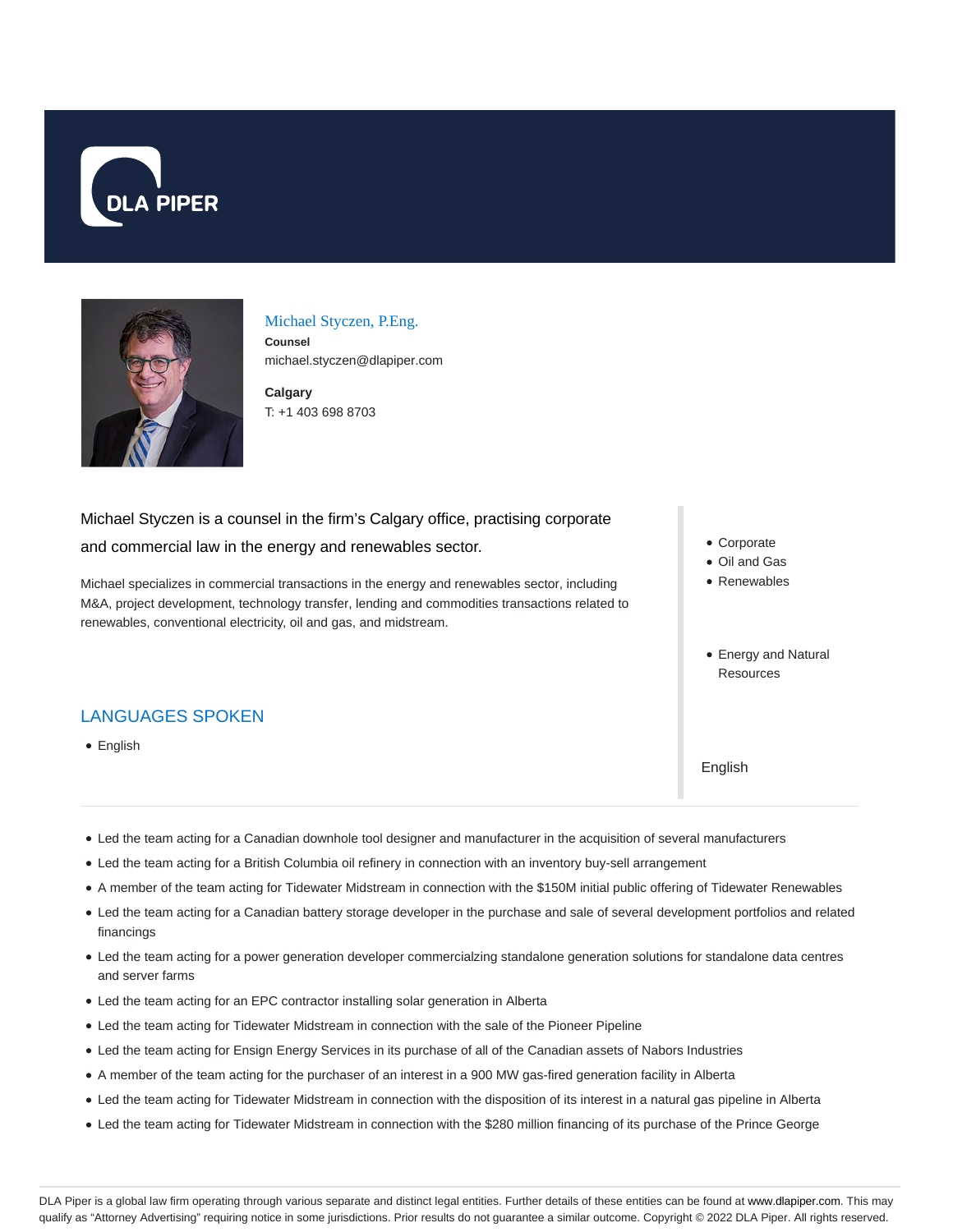refinery

- Led the team acting for Canadian private investors in connection with the sale of an oil pipeline construction and testing business to Canadian private equity
- A member of the team acting for ONEX in connection with its purchase of WestJet
- Acted for a number of small businesses to implement tax-driven corporate restructurings
- Led the team acting for Tidewater Midstream in connection with the development and financing of a natural gas pipeline and a gas storage facility in Alberta
- Led the team acting for Tidewater Midstream in connection with the sale of a cogeneration facility in Alberta
- Led the team acting for a consortium of First Nations purchasing a 49% interest in a Suncor tank farm
- Led the Canadian team acting for the target in connection with the public markets purchase of Calpine Corporation
- Led the Canadian team acting for INPEX Corporation in connection with the sale of its Canadian oil sands business
- Led the team advising an international engineering firm on the regulatory and commercial requirements for developing an upgrader in Alberta
- Represented numerous small and mid size producers in the acquisition and sale of oil and gas leases
- Led the team acting for Predator Midstream in connection with the sale of its crude oil transloading business to Secure Energy Services Inc.
- Led the team acting for a consortium led by INPEX Corporation in connection with the purchase of a 40% interest in Nexen Corporation's shale gas assets in northeastern British Columbia
- Led the team acting for Tokai Carbon in the acquisition of a carbon black facility and related waste heat recovery cogeneration unit in Medicine Hat, Alberta
- Led the team acting for a private equity fund in connection with the sale of the Island Cogeneration Facility in Campbell River, British Columbia
- Led the team acting for a European renewable energy company in connection with the purchase of a greenfield wind energy project in Alberta
- A member of the team acting for a U.S. private equity fund in connection with the sale of the Calgary Energy Centre
- A member of the team acting for a US private equity fund in connection with the purchase of the Calpine Power Income Fund

### **CREDENTIALS**

## **Admissions**

- Alberta
- Manitoba

## Prior Experience

Prior to his legal career, Michael practised as a professional engineer working as an environmental and operations supervisor in the electricity industry and as an environmental engineer in petroleum refining.

## **Recognitions**

- Best Lawyers in Canada (Corporate Law), 2022
- Legal 500 Canada (Energy Oil and Gas), 2016-2017

## **Education**

- J.D., University of Manitoba, 1997
- B.Sc., (Honours in chemical engineering), Queen's University, 1989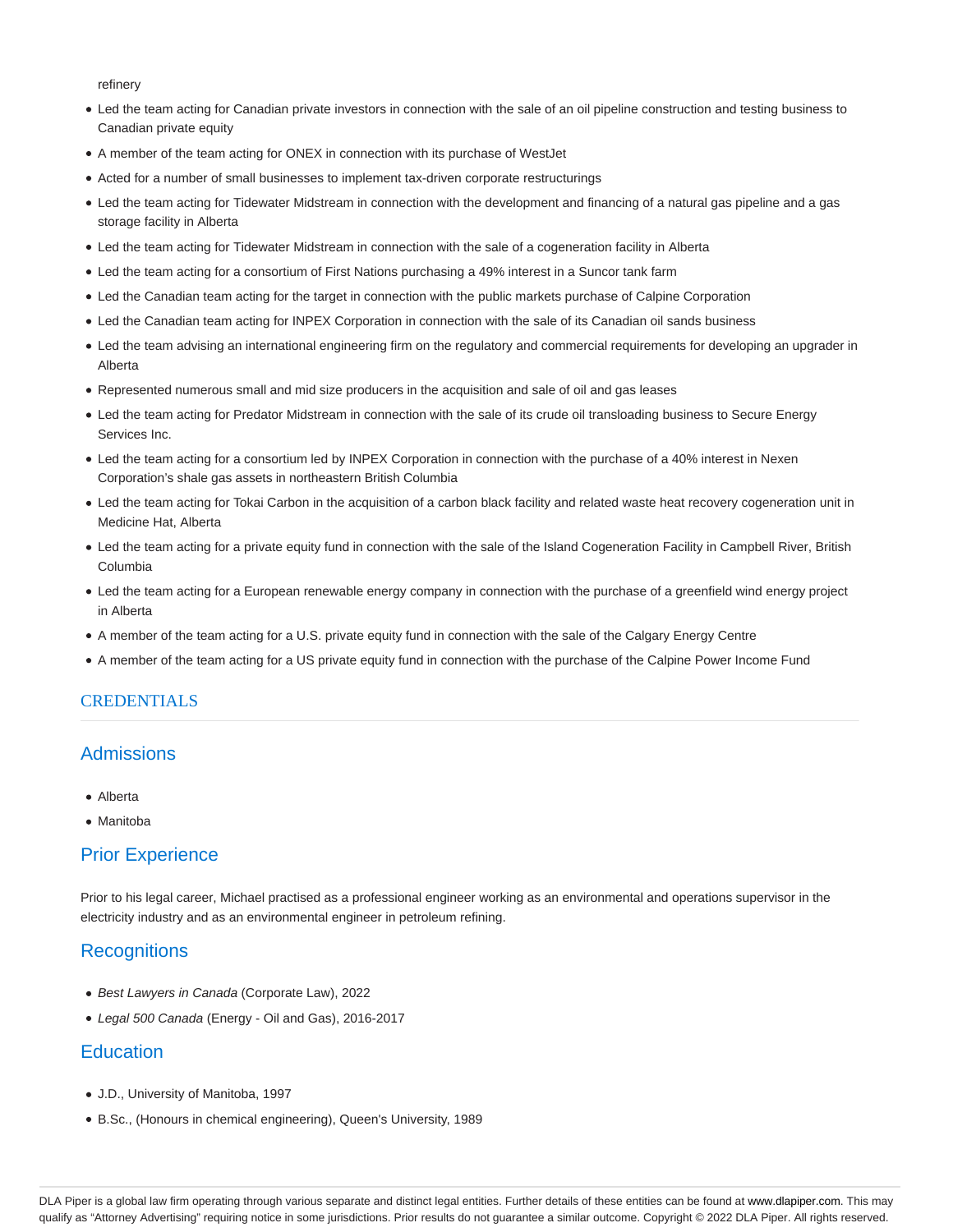## **Memberships**

- Law Society of Alberta
- Law Society of Manitoba
- Alberta Bar Association
- Association of Professional Engineers and Geoscientists of Alberta (non-practicing)

## Community Involvement

- Director, Lake Bonavista Homeowners Association
- Director, Cochrane and Area Humane Society
- Instructed and facilitated a number of continuing education seminars, primarily related to oil and gas transactions and commercial contract drafting.
- Contributor to a number of legal and non-legal publications

### INSIGHTS

## **Publications**

**Looking to verify your energy project to generate carbon credits? Understanding two popular verification registries**

18 February 2022 A summary of VERRA and Gold Standard.

**Canada develops GHG offset regulations**

#### 8 February 2022

The System will work in tandem with existing provincial and territorial systems to develop a consistent suite of requirements for transferability and fungibility of GHG offset credits across Canada.

Republished, "Canada's Federal Budget 2015: A Significant Boost to Canadian LNG and Resources", Taxnet Pro, April 23, 2015.

## **Events**

- Guest Speaker, Queen's University Global Energy Conference, January 2022
- Facilitator and Course Leader, "Joint Ventures", Legal Education Society Alberta, Fall 2021
- Speaker, "Social Value and Corporate Strategy Serving Society as a Global Energy Corporation", Global Lawyers of Canada, November 2016.
- Speaker, "Technology Transfer: Tips, Traps and Best Practices," CanGEA Technology Transfer Conference, June 23, 2016.
- Speaker, "Update on Recent Judicial Decisions of Interest", Calgary Energy Sector Speaker Series, Nov 4, 2015.
- · Speaker, "Drafting and Use of Boilerplate Clauses," The Canadian Bar Association Savvy Lawyers Series Webinar, May 7, 2015.

## **NEWS**

DLA Piper is a global law firm operating through various separate and distinct legal entities. Further details of these entities can be found at www.dlapiper.com. This may qualify as "Attorney Advertising" requiring notice in some jurisdictions. Prior results do not guarantee a similar outcome. Copyright © 2022 DLA Piper. All rights reserved.